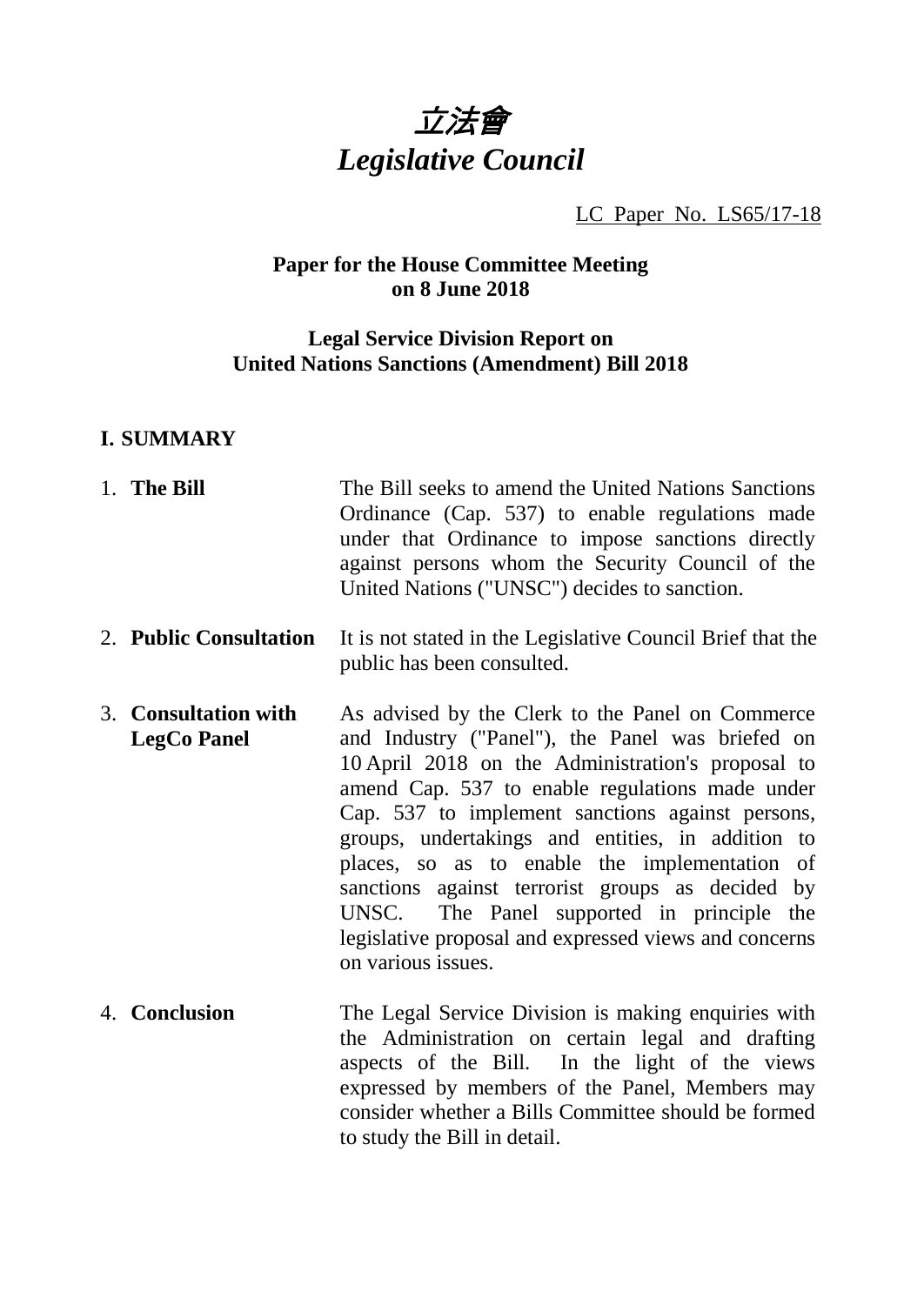### **II. REPORT**

The date of First Reading of the Bill is 6 June 2018. Members may refer to the Legislative Council ("LegCo") Brief (File Ref: CITB CR14/46/13/6) issued by the Commerce and Economic Development Bureau in May 2018 for further details.

#### **Object of the Bill**

2. The Bill seeks to amend the United Nations Sanctions Ordinance (Cap. 537) to enable regulations made under that Ordinance to impose sanctions directly against persons whom the Security Council of the United Nations ("UNSC") decides to sanction.

#### **Background**

3. At present, Cap. 537 provides that the Chief Executive shall make regulations to give effect to instructions from the Ministry of Foreign Affairs ("MFA") of the People's Republic of China ("PRC") to implement sanctions imposed by UNSC against places outside PRC. Sanctions imposed by UNSC against  $15$  $15$  places<sup>1</sup> are currently being implemented by regulations made under Cap. 537.

4. UNSC adopted Resolution 2368 in July 2017 to impose sanctions against the Islamic State in Iraq and the Levant ("ISIL"), Al-Qaida, and associated individuals, groups, undertakings and entities. According to paragraphs 4 and 5 of the LegCo Brief, MFA has instructed the Government of the Hong Kong Special Administrative Region to implement sanction measures, including asset freeze, travel ban and arms embargo, against ISIL and Al-Qaida etc. Given that the existing Cap. 537 only provides for the implementation of sanctions against places, the above sanction measures against ISIL and Al-Qaida etc. cannot be implemented by regulations made under Cap. 537. The Administration therefore introduces the Bill into LegCo to amend Cap. 537 to enable sanctions to be made against persons under Cap. 537.

#### **Provisions of the Bill**

5. The Bill seeks to amend section 2 of Cap. 537 to enable regulations made under that Ordinance to impose sanctions against persons (including groups,

<span id="page-1-0"></span> <sup>1</sup> These 15 places are Afghanistan, the Central African Republic, the Democratic Republic of the Congo, the Democratic People's Republic of Korea, Eritrea, Guinea-Bissau, Iran, Iraq, Lebanon, Libya, Mali, Somalia, South Sudan, Sudan and Yemen.